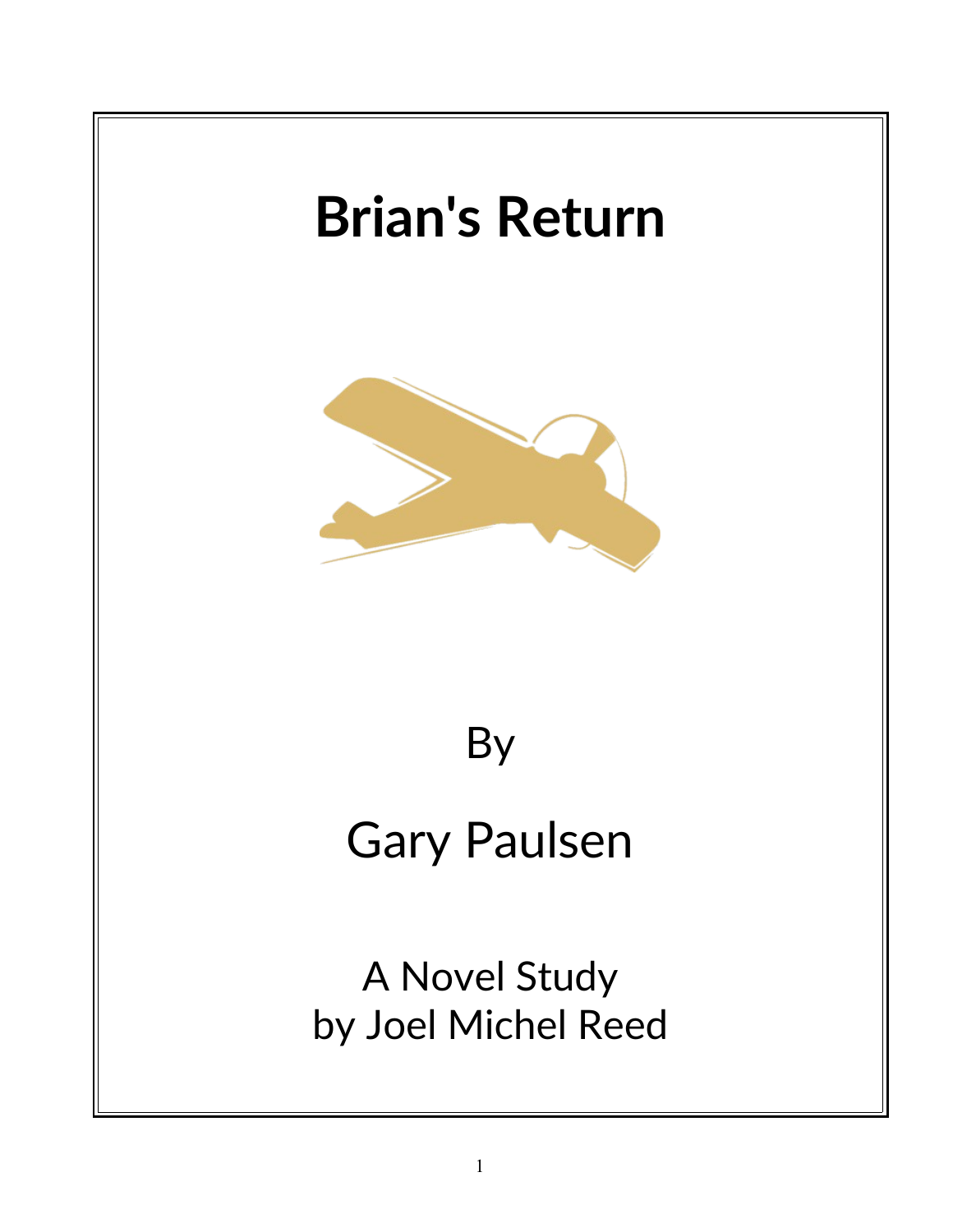By Gary Paulsen



**Table of Contents**

| <b>Suggestions and Expectations</b> | 3  |
|-------------------------------------|----|
|                                     |    |
| List of Skills                      | 4  |
| Synopsis / Author Biography         | 5  |
| <b>Student Checklist</b>            | 6  |
| Reproducible Student Booklet        |    |
| <b>Answer Key</b>                   | 49 |

**About the author:** Joel Reed has over 70 published novel studies and is the author of four novels. For information on his work and literature, please visit [www.reednovelstudies.com](http://www.reednovelstudies.com/)

> Copyright © 2015 Joel Reed Revisions Completed in 2022 All rights reserved by author. Permission to copy for single classroom use only. Electronic distribution limited to single classroom use only. Not for public display.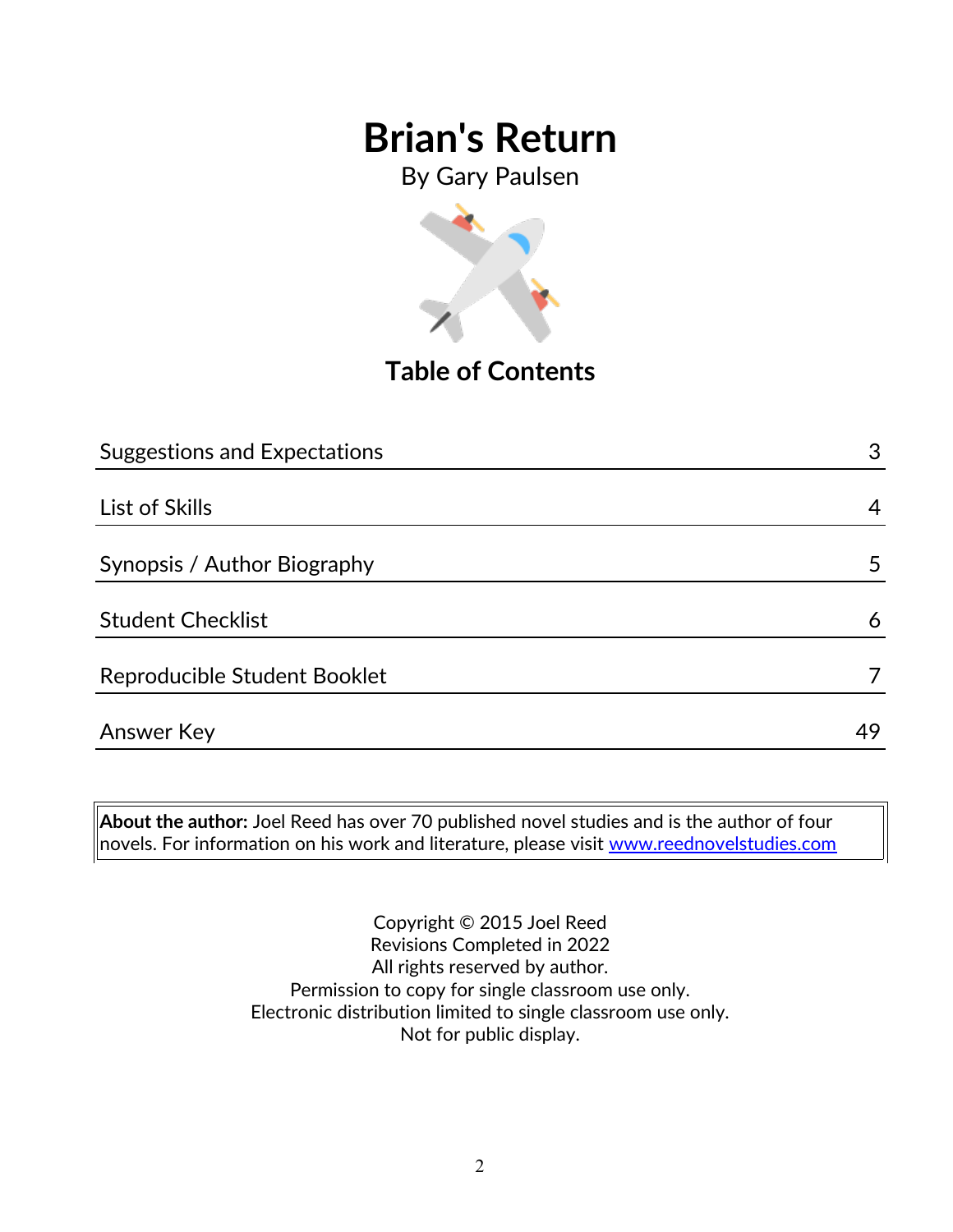By Gary Paulsen



### **Suggestions and Expectations**

This curriculum unit can be used in a variety of ways. Each chapter of the novel study focuses on three chapters of **Brian's Return** and is comprised of five of the following different activities:

- Before You Read
- Vocabulary Building
- Comprehension Questions
- Language Activities
- **Extension Activities**

#### **Links with the Common Core Standards (U.S.)**

Many of the activities in this unit are supported by the Common Core Standards. For instance the *Reading Standards for Literature, Grade 5*, makes reference to the following:

- a) determining the meaning of words and phrases. . . including figurative language;
- b) explaining how a series of chapters fits together to provide the overall structure;
- c) compare and contrast two characters;
- d) determine how characters … respond to challenges;
- e) drawing inferences from the text;
- f) determining a theme of a story . . . **and many others.**

A principal expectation of the unit is that students will develop their skills in reading, writing, listening and oral communication, as well as in reasoning and critical thinking. Students will also be expected to provide clear answers to questions and well-constructed explanations. It is critical as well that students be able to relate events and the feelings of characters to their own lives and experiences and describe their own interpretation of a particular passage.

A strength of the unit is that students can work on the activities at their own pace. Every activity need not be completed by all students. A **portfolio cover** is included (p.7) so that students may organize their work and keep it all in one place. A **Student Checklist** is also included (p.6) so that a record of completed work may be recorded.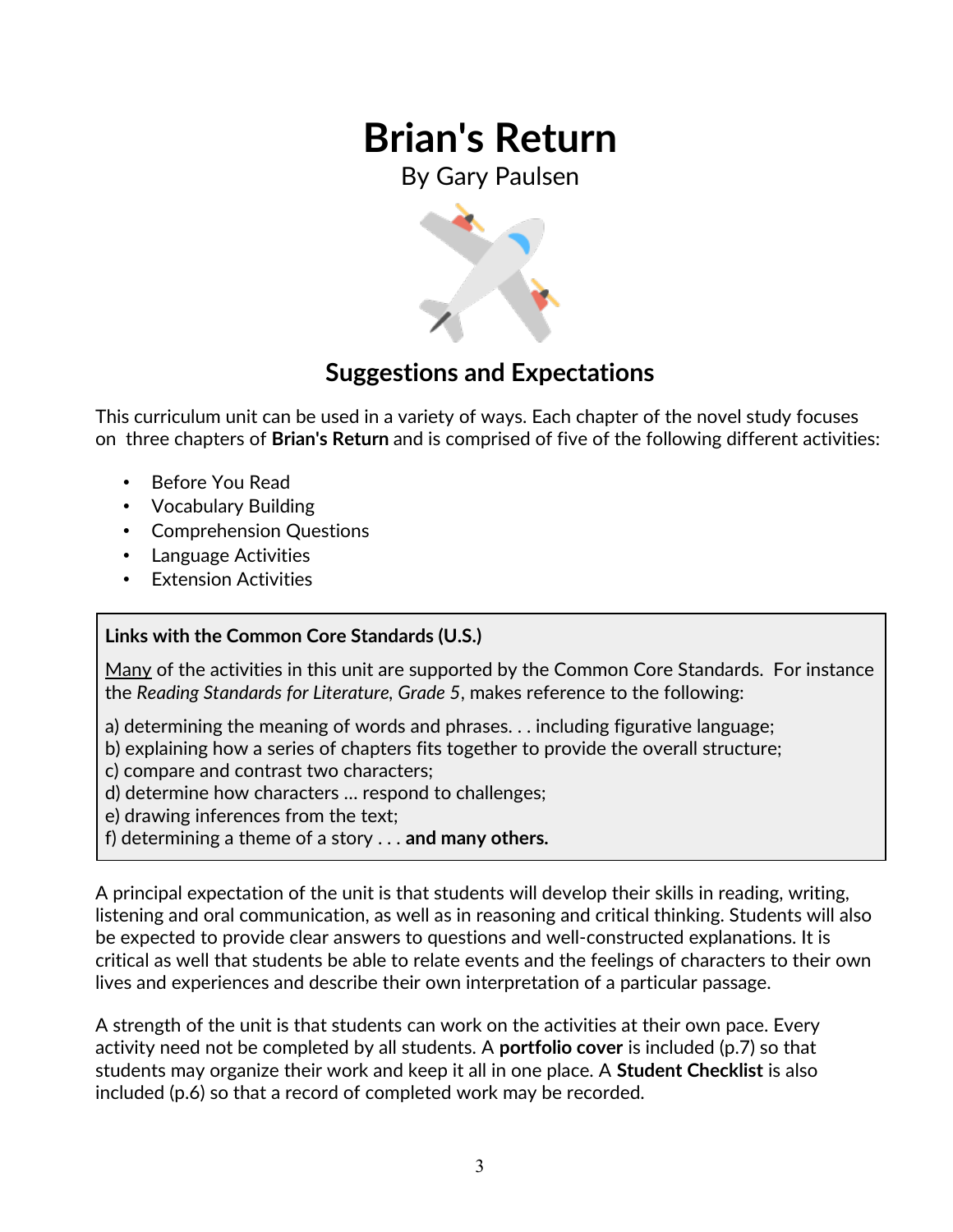### By Gary Paulsen

### **List of Skills**

#### **Vocabulary Development**

- 1. Locating descriptive words/phrases 7. Use of singular / plural nouns
- 2. Listing synonyms/homonyms 8. Listing compound words
- 3. Identifying/creating *alliteration* 9. Identifying parts of speech
- 4. Use of capitals and punctuation 10. Identifying syllables
- 
- 6. Identify *personification* 12. Identify anagrams

#### **Setting Activities**

1. Summarize the details of a setting

#### **Plot Activities**

- 1. Complete a *time line* of events 4. Identify *cliffhangers*
- 
- 3. Complete Five W's Chart 6. 3-2-1 Activities

#### **Character Activities**

- 
- 2. Identify the protagonist 4. Interview a character

#### **Creative and Critical Thinking**

- 
- 2. Write a newspaper story 6. Write a book review
- 
- 4. Casting characters for a film. 8. Complete a KWS Chart

#### **Art Activities**

- 
- 
- 
- 
- 
- 
- 5. Identify *foreshadowing*. 11. Identify/create *similes*
	-

- 
- 2. Identify conflict in the story 5. Identify the climax of the novel.
	-
- 1. Determine character traits 3. Relating personal experiences
	-
- 1. Research 5. Write a description of personal feelings
	-
- 3. Participate in a talk show 7. Complete an Observation Sheet
	-
- 1. A Storyboard 3. Design a cover for the novel
- 2. Create a collage 4. Create a comic strip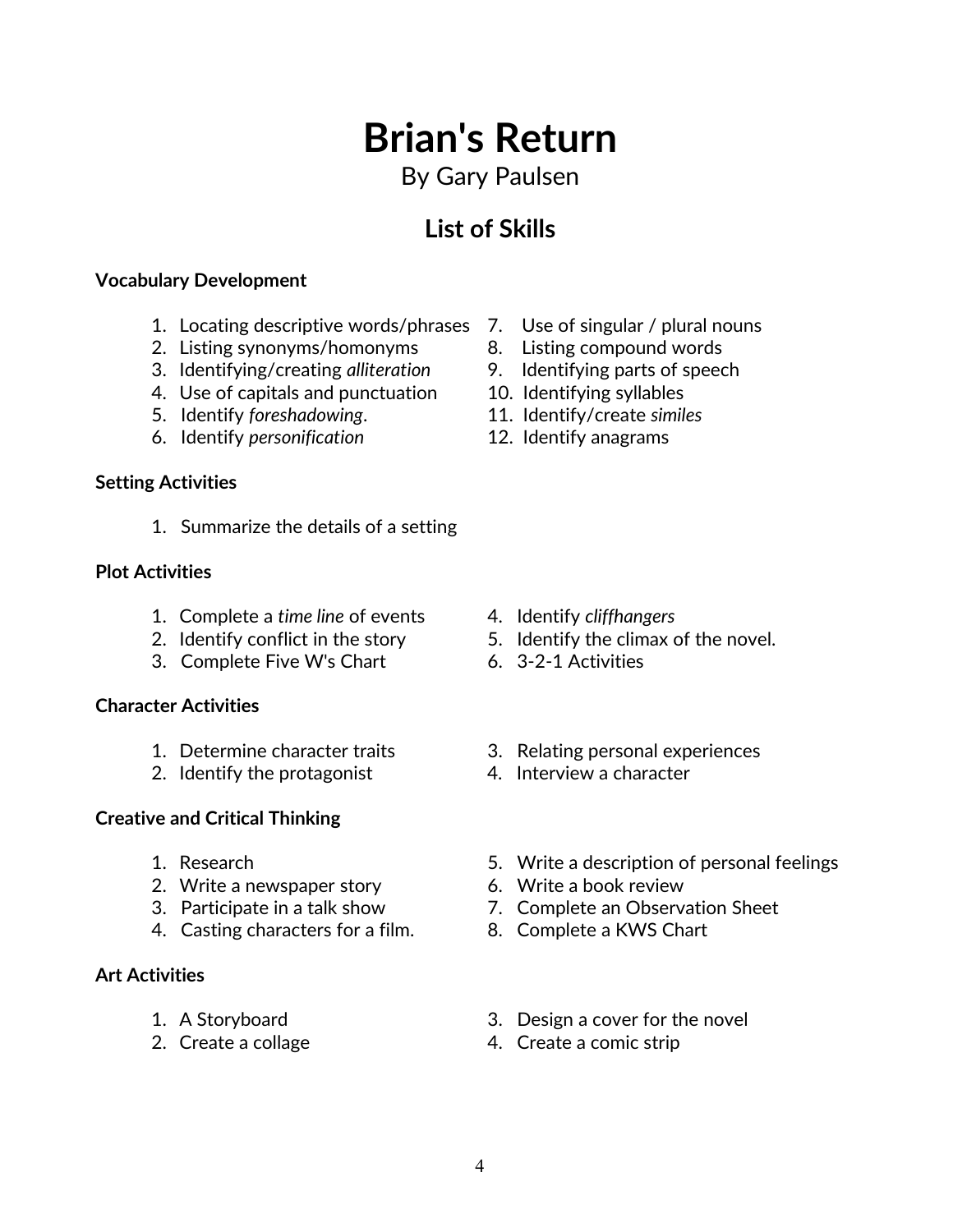By Gary Paulsen



#### **Synopsis**

 As millions of readers of *Hatchet*, *The River*, and *Brian's Winter* know, Brian Robeson survived alone in the wilderness by finding solutions to extraordinary challenges. But now that he's back in civilization, he can't find a way to make sense of high school life. He feels disconnected, more isolated than he did alone in the north woods. The answer is to return, to "go back in," for only in the wilderness can Brian discover his true path in life, and where he belongs. (Courtesy of the publisher - Random House)

A complete synopsis and other helpful reviews can be found on the following website: https://en.wikipedia.org/wiki/Brian's\_Return

#### **Author Biography** *Gary Paulsen*

 Gary Paulsen, a renowned author of novels for young people, presently lives in New Mexico. Three of Gary Paulsen's novels have been acclaimed as Newbery Honor Books: **Hatchet, Dogsong,** and **The Winter Room**. **The River** is Gary's exciting sequel to **Hatchet**. His other novels include: **Brian's Winter (sequel), Brian's Return (sequel), Canyons, The Crossing, Dancing Carl, The Island, Popcorn Days and Buttermilk Nights, Sentries, Tracker, Woodsong, The Legend of Red Horse**



**Canyon, Escape From Fire Mountain, Danger on Midnight River**.

 Gary Paulsen is an avid outdoors-man who competed in the Iditarod, a dog sled race across Alaska. He also frequently sails the Pacific Ocean.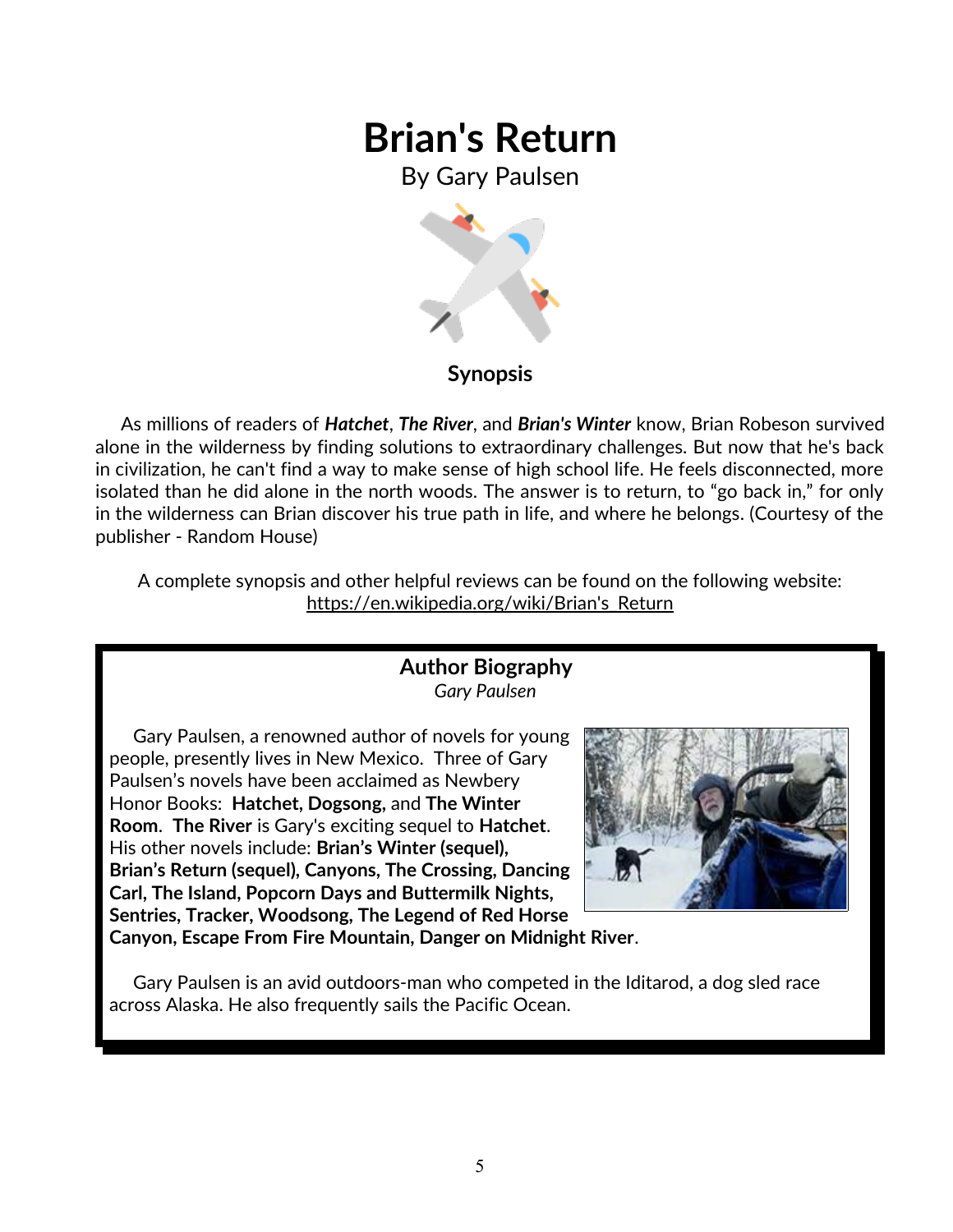By Gary Paulsen



### **Student Checklist**

Student Name

| Assignment | Grade / Level | Comments |
|------------|---------------|----------|
|            |               |          |
|            |               |          |
|            |               |          |
|            |               |          |
|            |               |          |
|            |               |          |
|            |               |          |
|            |               |          |
|            |               |          |
|            |               |          |
|            |               |          |
|            |               |          |
|            |               |          |
|            |               |          |
|            |               |          |
|            |               |          |
|            |               |          |
|            |               |          |
|            |               |          |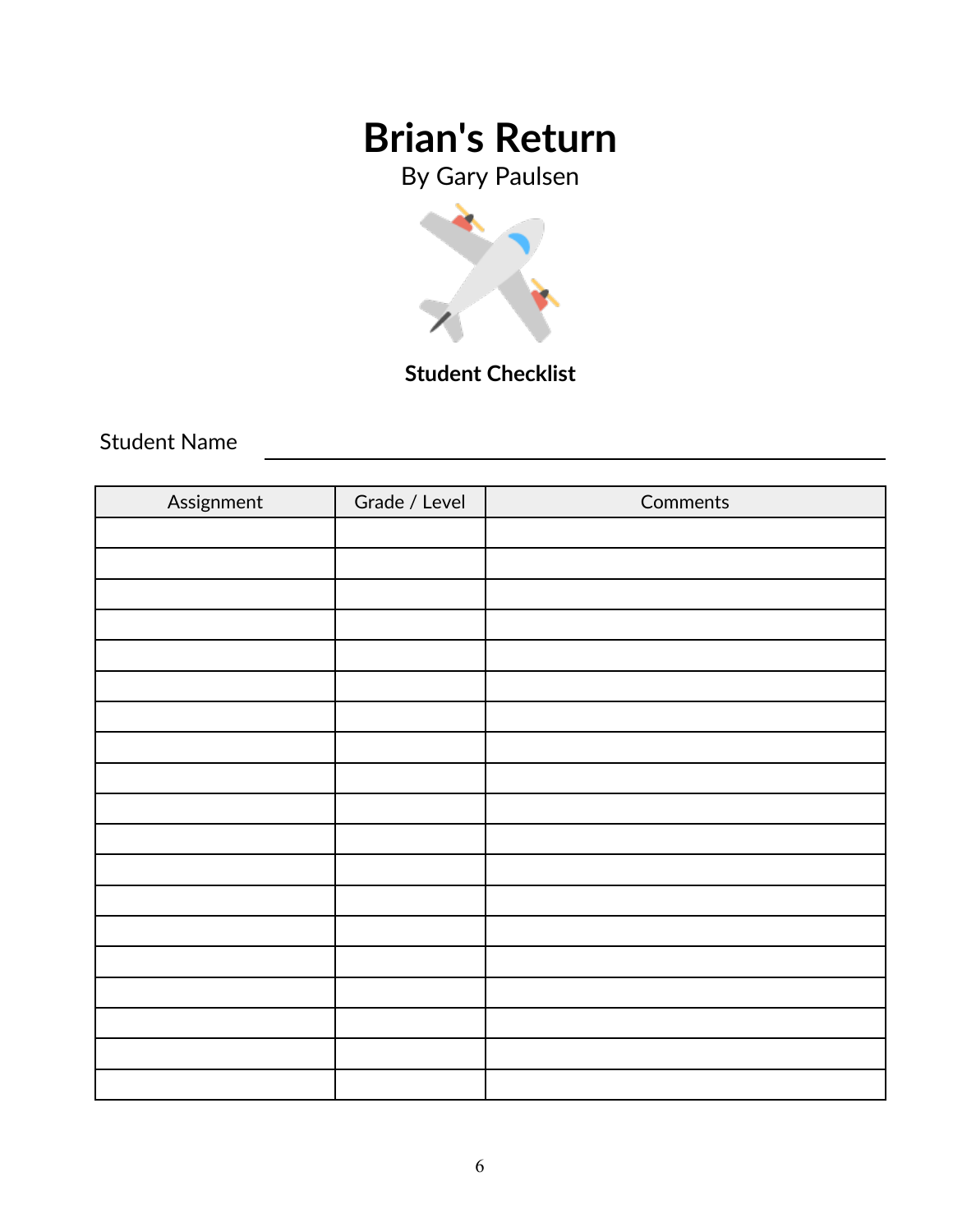

*By Gary Paulsen*

Name: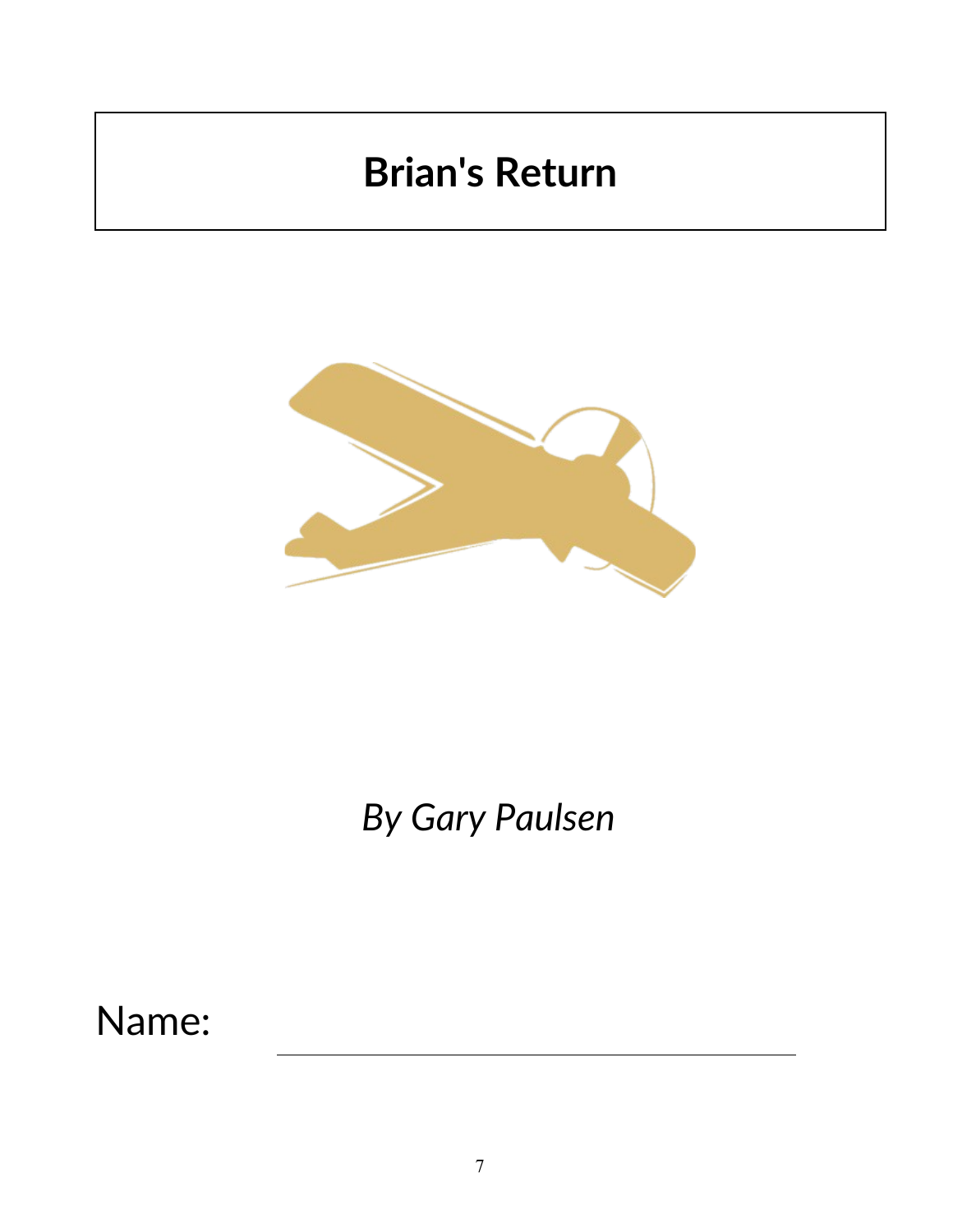By Gary Paulsen



### **Chapters 1***-***3**

### **Before you read the chapter**:

Briefly describe what you already know about the first novel in our series, *Hatchet*.



#### **Vocabulary:**

Draw a straight line to connect the vocabulary word to its definition. Remember to use a straight edge (like a ruler).

- 
- 
- 
- 
- 
- 
- 
- 
- 
- 
- 1. Carnivorous A. To continue without pause or interruption.
- 2. Perplexed B. An internal muscular partition.
- 3. Incessant C. To put forward a plan for consideration.
- 4. Diaphragm D. Something clearly visible or understood.
- 5. Velocity E. An animal that feeds on other animals.
- 6. Apparent **F. To throw away or give something away.**
- 7. Teeming G. The speed of something in any given direction.
- 8. Propose **H. Completely baffled, or very puzzled.**
- 9. Dispose The I. To be flooded or swarming with something.
- 10. Reacquainted J. To be familiar with someone/something again.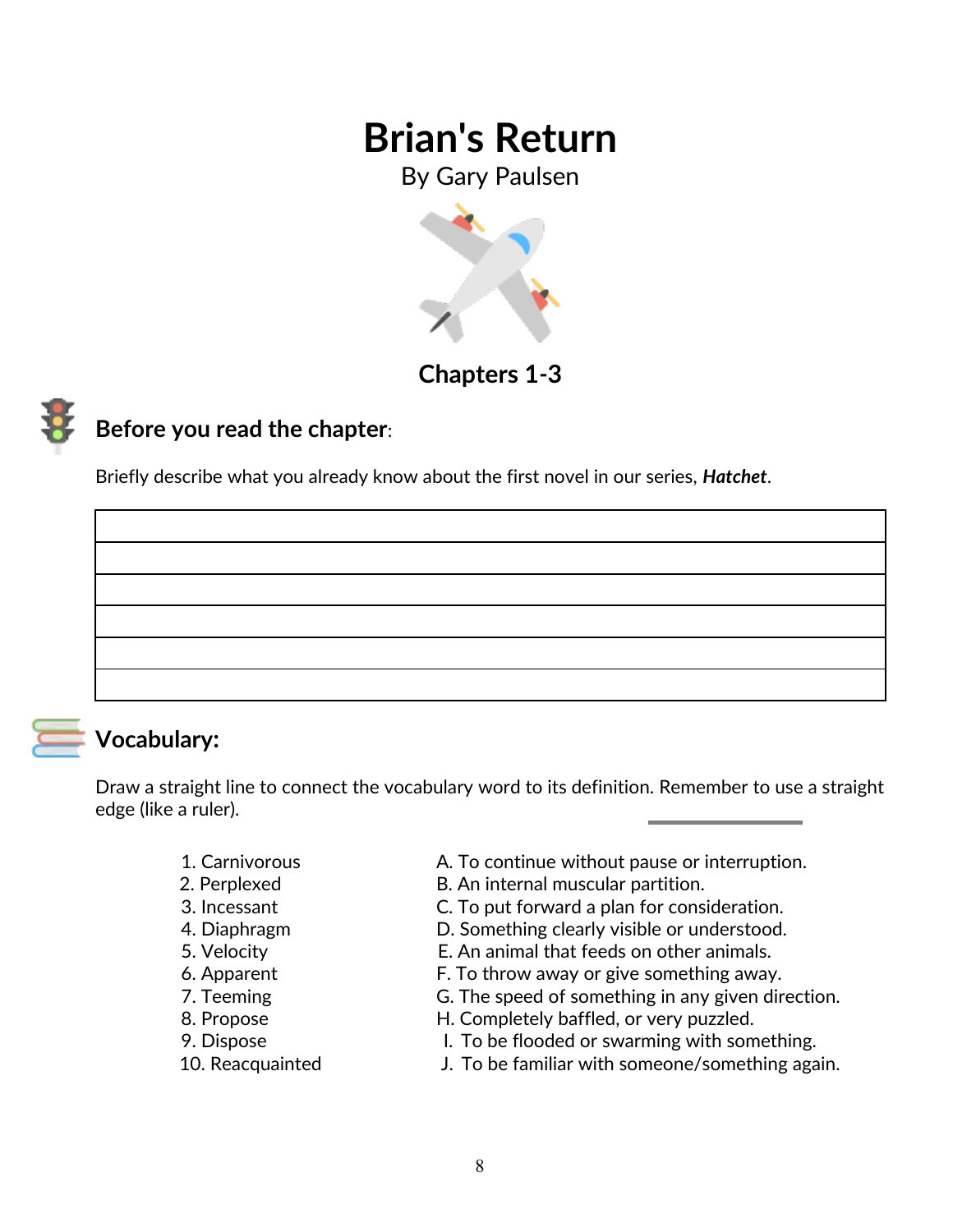

1. Describe the setting of the story as Chapter One begins.

2. Briefly describe how London and Paris were said to be developed by beavers.

3. Do you believe it's right or wrong for humans to hunt animals purely for sport? Be sure to defend your answer.

4. Why did Brian object to the newspaper articles claiming that he had 'beaten nature'?

5. Why did Brian have the urge to go back into the Northern wilderness?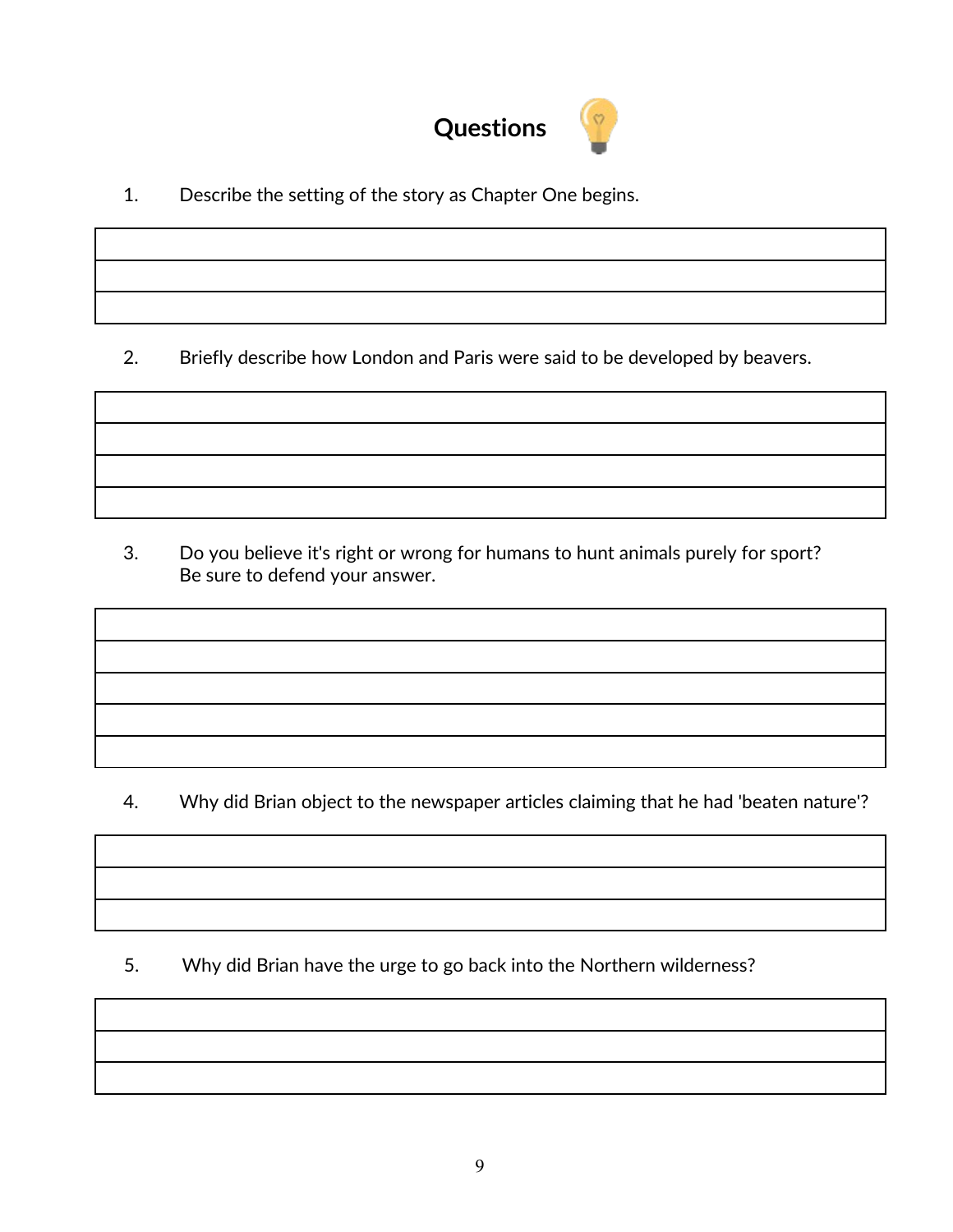## **Language Activity**



**A. Foreshadowing** is a literary device used by authors to provide clues for the reader so they are able to predict what might occur *later* in the story. How might the following statement taken from Chapter One be considered an example of this literary device: *"He (Brian) hadn't conquered nature at all – he had become part of it. And it had become part of him, maybe all of him. And that, he thought as the canoe slid gently forward, had been exactly the problem."*



*smashed again and again, striking like a snake, the blows multiplying their force.*"



What two things are being compared in this example?

Invent two of your own **similes** comparing two different things from your own imagination:

| la,         |  |  |
|-------------|--|--|
|             |  |  |
|             |  |  |
|             |  |  |
| $ b\rangle$ |  |  |
|             |  |  |
|             |  |  |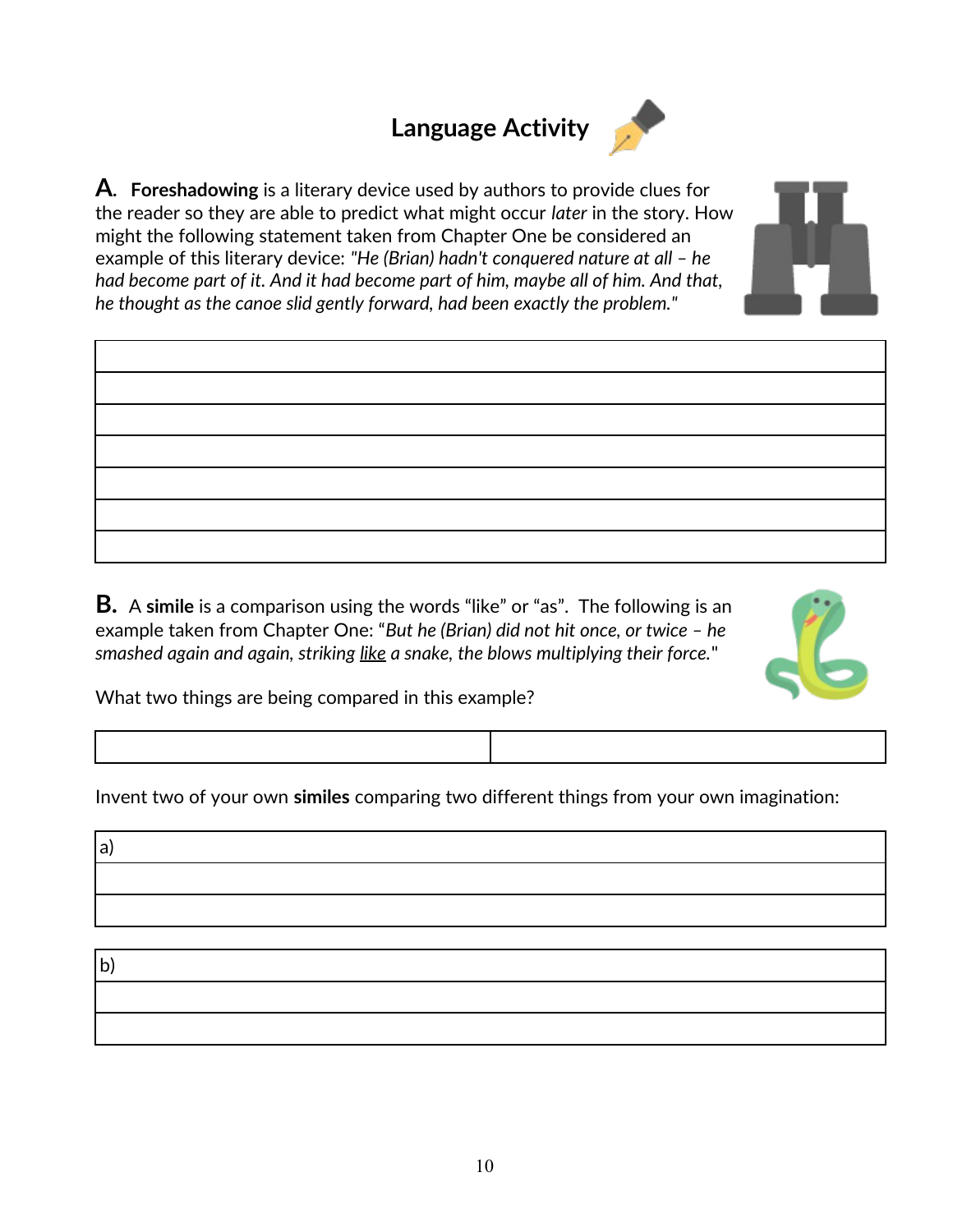### **C. Identify The Species**

Using resources from your school library or the Internet, research the following species of *deer* (a.k.a. Cervidae) listed in the box below and match each name with their picture.

| 1. White-tailed deer  | '3. Moose  | <b>5. Elk</b> | 7. Roe Deer |  |
|-----------------------|------------|---------------|-------------|--|
| 12. Black-tailed deer | 4. Caribou | .6. Pudu      | 18. Chital  |  |

| $\mathsf{A}$ | www.naturfoto.cz | B)                        |  |
|--------------|------------------|---------------------------|--|
| $\mathsf{C}$ |                  | D)                        |  |
| E)           |                  | F)                        |  |
| G)           |                  | $\boldsymbol{\mathsf{H}}$ |  |